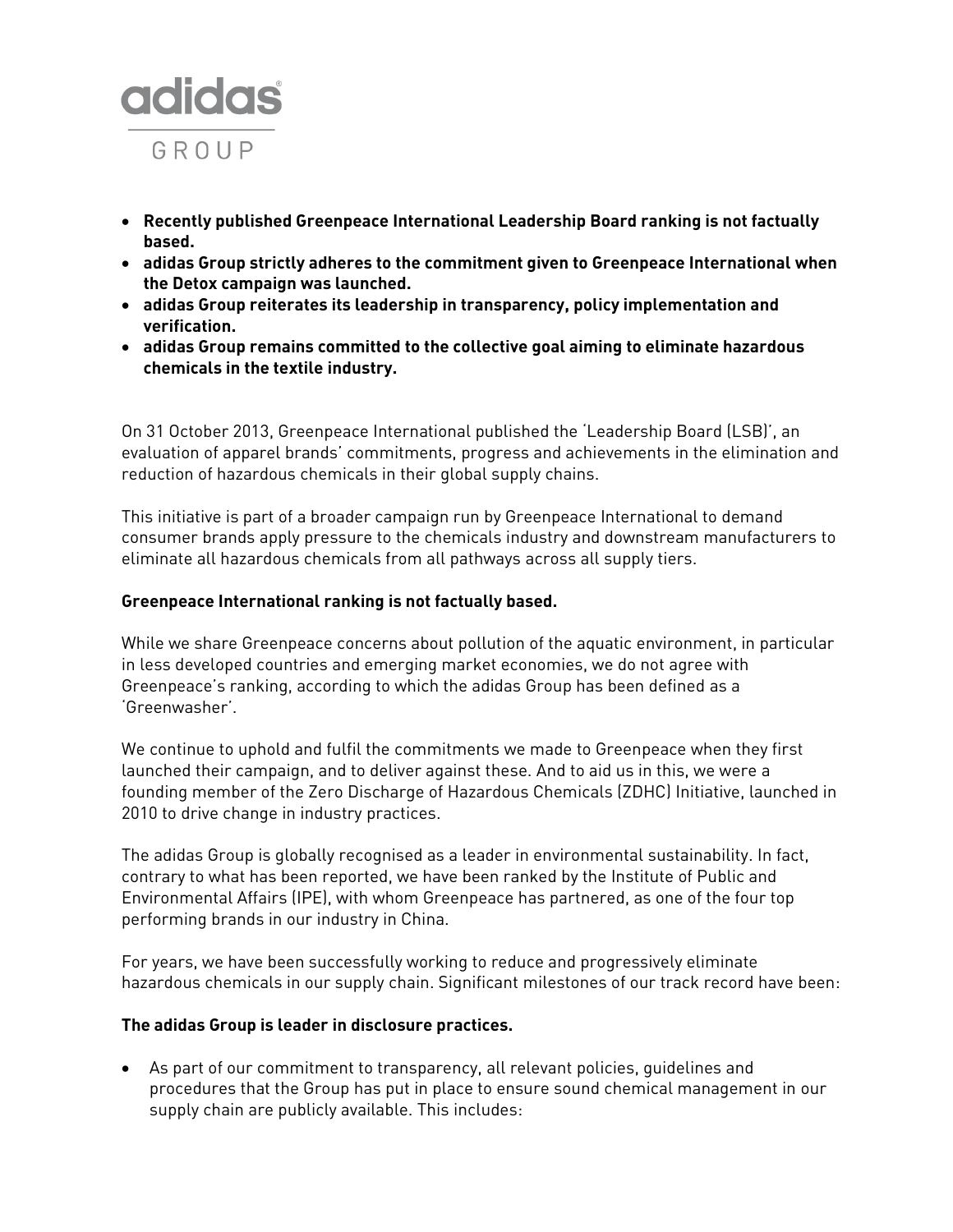

- o The [Restricted Substances Policy](http://www.adidas-group.com/en/sustainability/products/materials/) for product materials, prohibiting the use of chemicals considered as harmful or toxic. This ensures consumer safety.
- o The [Health & Safety Guidelines, Environmental Guidelines and the Guide to Best](http://www.adidas-group.com/en/sustainability/supply-chain/standards-and-policies/)  [Environmental Practice,](http://www.adidas-group.com/en/sustainability/supply-chain/standards-and-policies/) with standards for suppliers on handling, storage and disposal of chemicals, as well as standards for waste water treatment and effluents. These guidelines include a list of chemicals prohibited in the manufacturing processes.
- The adidas Group has a clear policy in place for our suppliers to follow in case any of them is listed in the 'Pollution Map Database' of the Chinese Institute of Public and Environmental Affairs (IPE), a public and online database which tracks all air and water violations by factories throughout China. Should this happen, the supplier is required to take immediate remedial action to address the non-compliance identified, in close communication with IPE.
- The adidas Group has substantially contributed to the [Benchmarking Report](http://www.roadmaptozero.com/programme-documents.php) carried out by the Zero Discharge of Hazardous Chemicals (ZDHC) to fully map out chemicals management practices in the production phase. The study is the result of site visits conducted at 20 suppliers in Asia. Test results revealed that none of the factories was releasing untreated wastewater into a surface water body or to a municipal treatment system, and, in the majority of cases, factory discharge was well below any available discharge limits for effluent.

## **The adidas Group policies are scientifically proven and strictly implemented.**

Our policies are reviewed regularly and updated according to the most current international legal and industry standards, always taking into account the latest scientific findings. Not only do our policies cover the strictest local requirements, they also include best practice standards as recommended by consumer organisations. Again, it is of utmost importance for us that policy implementation is not only ensured by a team of experts deployed on the ground, but also independently monitored by external parties.

As part of the adidas Group [Environmental Sourcing Strategy,](http://www.adidas-group.com/en/sustainability/supply-chain/supply-chain-approach/) in 2012, nearly 200 environmental audits were conducted in our supply chain. Mills and dye-houses are among the primary targets for these environmental audits.

## **adidas Group remains committed to the collective goal of eliminating the use of hazardous chemicals in the textile industry**

As indicated in our Environmental Guidelines, we are the only brand, globally, to have formally committed to the zero use of 12 specific hazardous chemicals, which have been banned from our suppliers' manufacturing sites. We have had this ban in place for more than a decade and